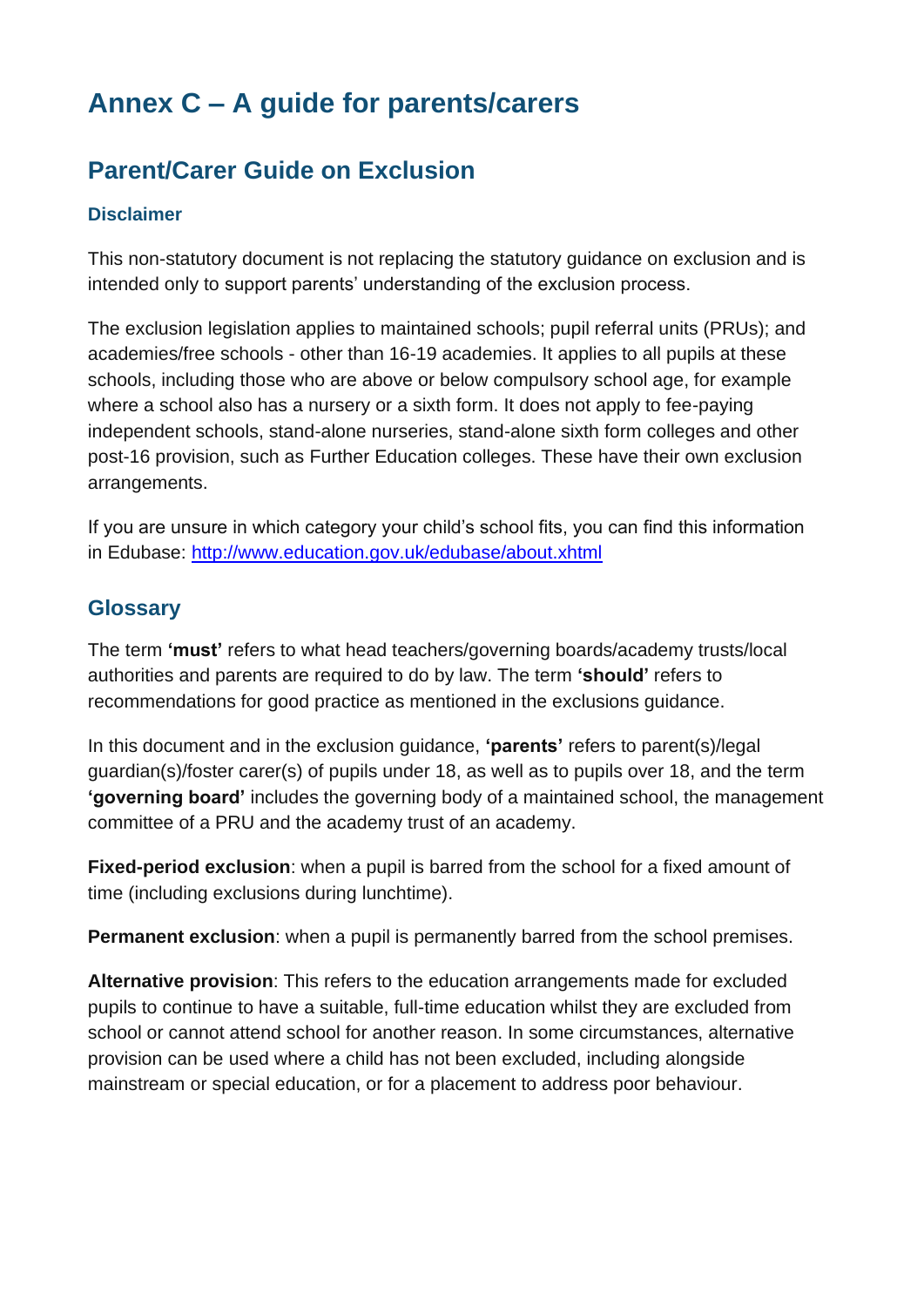# **Reasons for exclusion**

## **For what reasons can a school exclude my child?**

There is no list of set behaviours for which a pupil can and cannot be excluded, and the decision to exclude lies with the head teacher. Head teachers can only exclude a pupil for a disciplinary reason (e.g. because their behaviour violates the school's behaviour policy). They cannot, for example, exclude a pupil for academic performance/ability, or simply because they have additional needs or a disability that the school feels it is unable to meet. A head teacher can exclude for behaviour outside of school, or for repeatedly disobeying academic instructions.

# **Can the school send my child to be educated elsewhere?**

Schools have the power to send a pupil to another education provider at a different location to improve their behaviour without the parents having to agree.

A school can also transfer a pupil to another school – a process called a 'managed move' - if they have the agreement of everyone involved, including the parents and the admission authority for the new school.

Schools cannot force a parent to remove their child permanently from the school or to keep their child out of school for any period of time without formally excluding. The threat of exclusion must never be used to influence parents to remove their child from the school.

## **Can a school ask me to collect my child/send my child home early without following the formal exclusions process?**

'Informal' or 'unofficial' exclusions, such as sending pupils home 'to cool off', are not allowed, even if they are with the agreement of parents. Any exclusion of a pupil, even for short periods of time, must follow the formal process including being formally recorded (see below). Any fixed-period exclusion must have a stated end date.

# **Exclusion process**

## **What happens when my child is excluded?**

Please go to section 2 entitled 'What happens when your child is excluded' on the gov.uk website. https:/[/www.gov.uk/school-discipline-exclusions/exclusions](http://www.gov.uk/school-discipline-exclusions/exclusions)

# **What are the legal obligations on a school when excluding a pupil?**

When a head teacher excludes a pupil, they must without delay let parents know the type of exclusion and the reason(s) for it. They must also, without delay, provide parents with the following information in writing:

- the reason(s) for the exclusion;
- the length of the exclusion;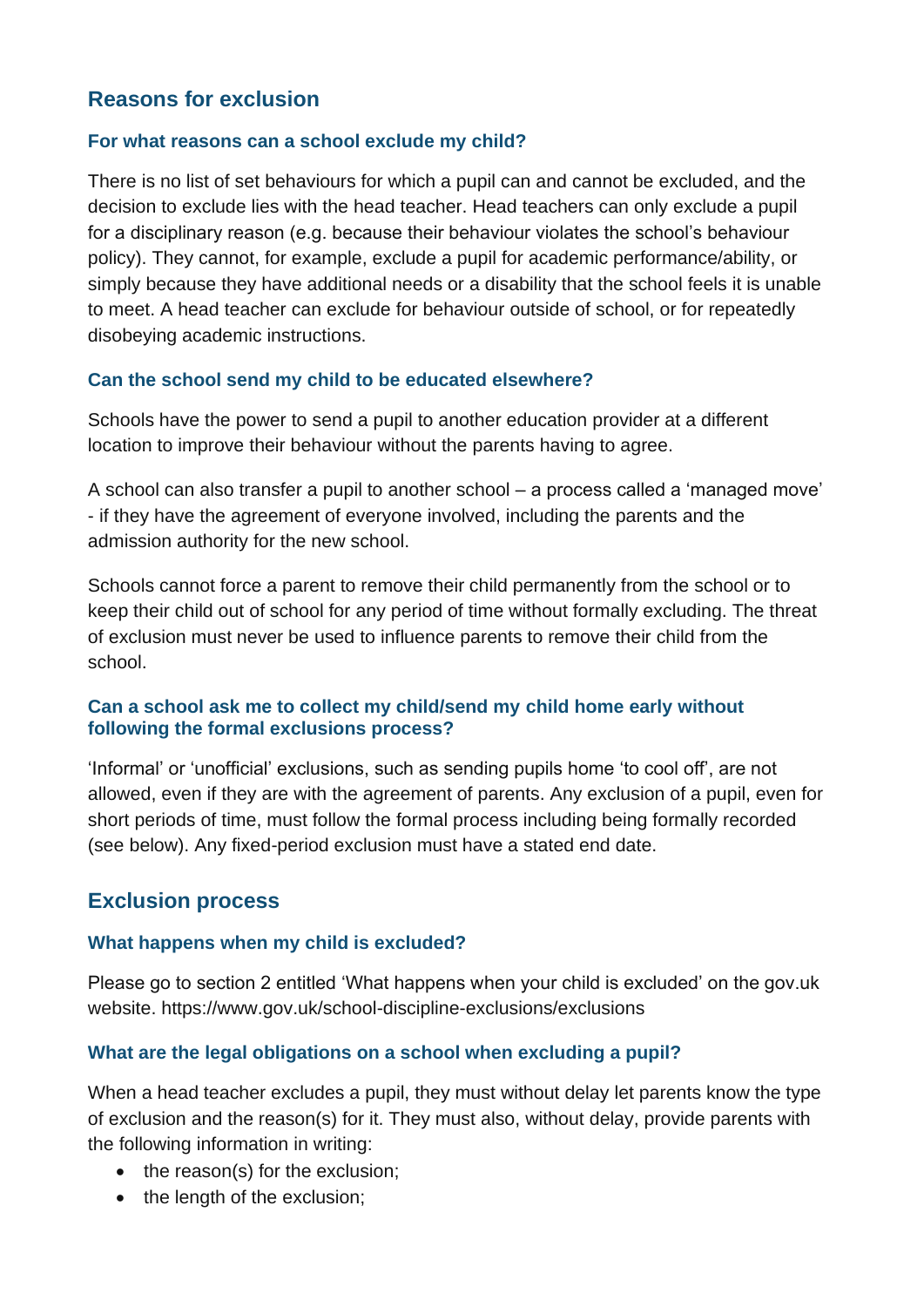- the parents' right to put forward their case about the exclusion to the governing board, how they should go about doing this and how the pupil can be involved; and
- when relevant, what alternative provision will be provided from the sixth day of a fixed-period exclusion.

## **Is there a limit to the number of times my child can be excluded?**

Yes. A pupil cannot be excluded for more than 45 school days in one school year. This means they cannot have one fixed-period exclusion of 46 school days or more; and also they cannot have lots of shorter fixed-period exclusions that add up to more than 45 school days. This is true even if these exclusions have been given in different schools. Lunchtime exclusions - where pupils are excluded from school over the lunch period because this is when their behaviour is a problem - are counted as half a day.

# **Scrutiny of the exclusion**

# **Can I question the decision to exclude my child?**

Parents have the right to make their case about the exclusion of their child to the governing board. For fixed-period exclusions, unless the exclusion takes a pupil's total number of school days of exclusion past five in that term, the governing board must consider any case made by parents, but it cannot make the school reinstate the pupil and is not required to meet the parents.

For all permanent exclusions, the governing board must consider, within 15 school days of being told about the exclusion, whether the excluded pupil should be reinstated. This is the same for fixed-period exclusions where the pupil will miss more than 15 days in one term, or will miss a public examination (e.g. a GCSE) or a national curriculum test (e.g. a key stage 2 test taken at the end of primary school). For a fixed-period exclusion that brings a pupil's total excluded days to more than five but under 15 the governing board must consider reinstatement within 50 school days if the parent asks it to do this.

If the governing board decides not to reinstate the pupil who has been permanently excluded, parents can request an independent review panel to review the governing board's decision.

Information on school discipline and exclusions issued by the Department for Education can be found here<https://www.gov.uk/school-discipline-exclusions/exclusions>.

## **What can I do if I feel my child is being discriminated against in the exclusion process, for example because he/she has a disability?**

Schools have a duty under the Equality Act 2010 not to discriminate against pupils on the basis of protected characteristics, such as disability or race, including in all stages of the exclusion process.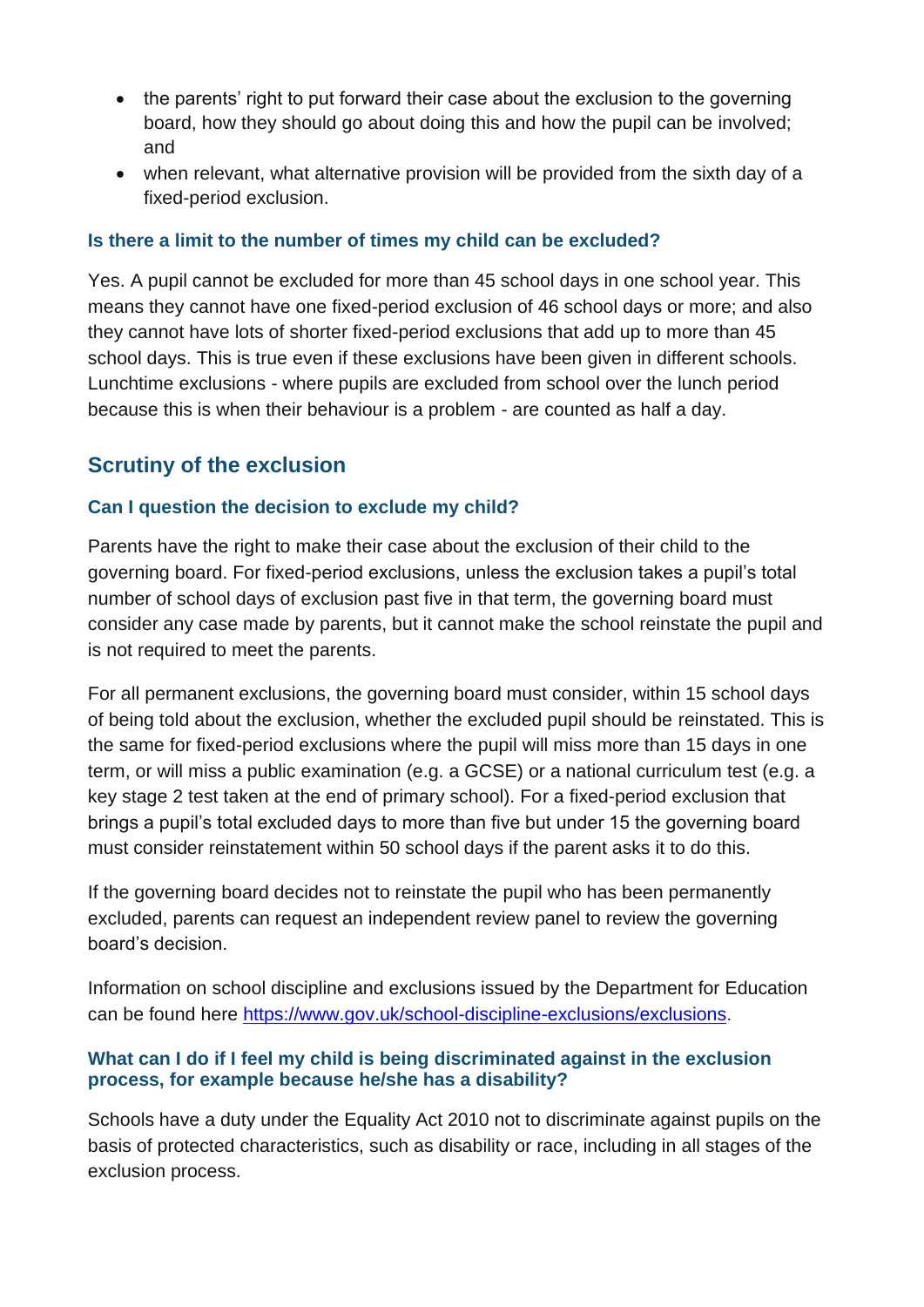Parents can raise this issue during the exclusion consideration meeting with the governing board.

If the governing board decides not to reinstate the pupil who has been permanently excluded, parents can request an independent review panel to review the governing board's decision. When making their request parents can ask for a Special Educational Needs (SEN) expert to attend the hearing to advise the panel on how SEN might be relevant to the exclusion. Parents can request this even if their child has not been officially recognised as having SEN.

If a parent believes that their child has been discriminated against in the exclusion process because of a disability, then they may also make a claim to the First-tier Tribunal (Special Educational Needs and Disability) within six months of the exclusion: [www.tribunals.gov.uk/Tribunals/Firsttier/firsttier.htm.](http://www.tribunals.gov.uk/Tribunals/Firsttier/firsttier.htm) The Tribunal can consider claims about permanent and fixed-period exclusions. For permanent exclusions, this can be done instead of, or in addition to, an independent review panel.

If the parent believes that a permanent or fixed period exclusion occurred as a result of discrimination other than in relation to disability (e.g. in relation to race) they can make a claim to the County Court.

# **Where can I get independent advice on my options regarding the exclusion?**

There are a number of organisations that provide free information, support and advice to parents on exclusion matters:

- Coram Children's Legal Centre can be contacted on 0345 345 4345 or through [http://www.childrenslegalcentre.com/index.php?page=education\\_legal\\_practice](http://www.childrenslegalcentre.com/index.php?page=education_legal_practice)[.](http://www.childrenslegalcentre.com/index.php?page=education_legal_practice)
- ACE education runs a limited advice line service on 0300 0115 142 on Monday to Wednesday from 10 am to 1 pm during term time. Information can be found on the website: [http://www.ace-ed.org.uk/.](http://www.ace-ed.org.uk/)
- The National Autistic Society (Schools Exclusion Service (England) can be contacted on 0808 800 4002 or through: <http://www.autism.org.uk/services/helplines/school-exclusions.aspx>
- Independent Parental Special Education Advice <http://www.ipsea.org.uk/>

You may also wish to access the following sources of advice from the Department for Education:

• Departmental advice on setting the behaviour policy <https://www.gov.uk/government/publications/behaviour-and-discipline-in-schools>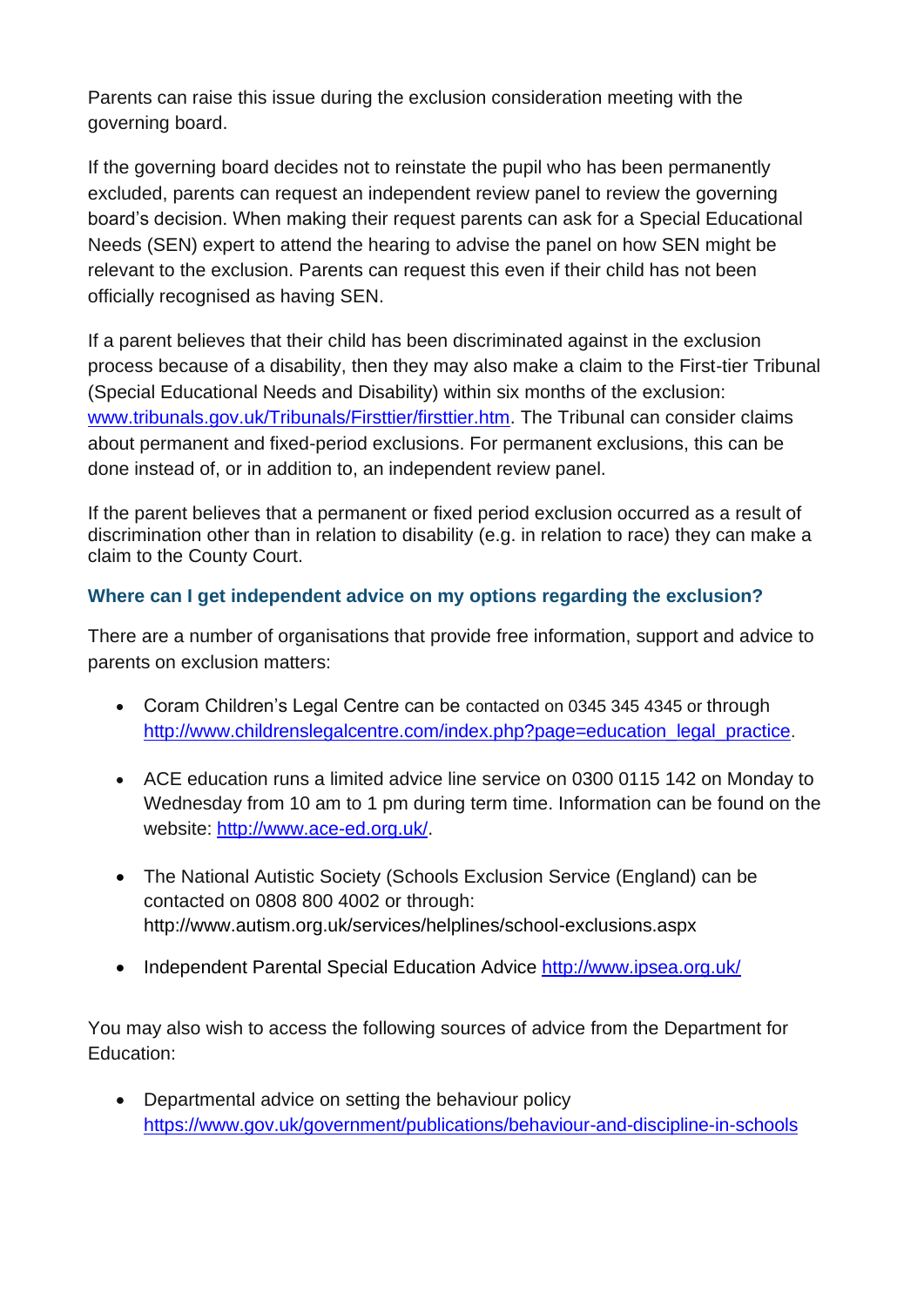- The Department's guidance to schools on exclusion <https://www.gov.uk/government/publications/school-exclusion>[.](https://www.gov.uk/government/publications/school-exclusion)
- 'School discipline and exclusions' and 'Complaint about a school or childminder': <https://www.gov.uk/school-discipline-exclusions/exclusions> and https:/[/www.gov.uk/complain-about-school.](http://www.gov.uk/complain-about-school)

# **Arrangements for my child after exclusion**

# **Will my child still receive an education?**

Schools should take reasonable steps to set work for pupils during the first five days of a fixed-period exclusion.

From the sixth day of an exclusion, suitable full-time education must be arranged for pupils of compulsory school age (primary and secondary school age), except for Year 11 pupils (final year of secondary school) whose final exams have passed. In the case of a fixed-period exclusion of more than five school days, it is the duty of the school to arrange this education, unless the school is a PRU (in which case the local authority should make arrangements). If a parent wishes to raise a concern about lack of, or the quality of, education arranged during a fixed-period exclusion (and their child is still of compulsory school age), they may follow the school's official complaints procedure.

In the case of a permanent exclusion, arranging suitable full-time education is the duty of the local authority for the area where the pupil lives. If a parent wishes to raise a concern about lack of, or the quality of, education following a permanent exclusion (and their child is still of compulsory school age), parents should complain to the local authority where they live. If parents are unsure about which local authority they need to speak to, they should ask the school for advice.

## **Does my child still have a right to attend their exams or national curriculum tests when excluded?**

This is a decision for the school. Neither the school nor the local authority is legally required to arrange for an excluded pupil to take a public examination or national curriculum test that occurs during the exclusion, although some may choose to arrange for this, either on school premises or elsewhere. Where a parent has concerns about their child missing a public examination or national curriculum test, they should raise these with the school.

# **What are my duties as a parent when my child has been excluded?**

For the first five school days of any exclusion, parents must ensure that their child of compulsory school age is not in a public place during school hours without very good reason. Parents must also ensure that their child attends any new full-time education